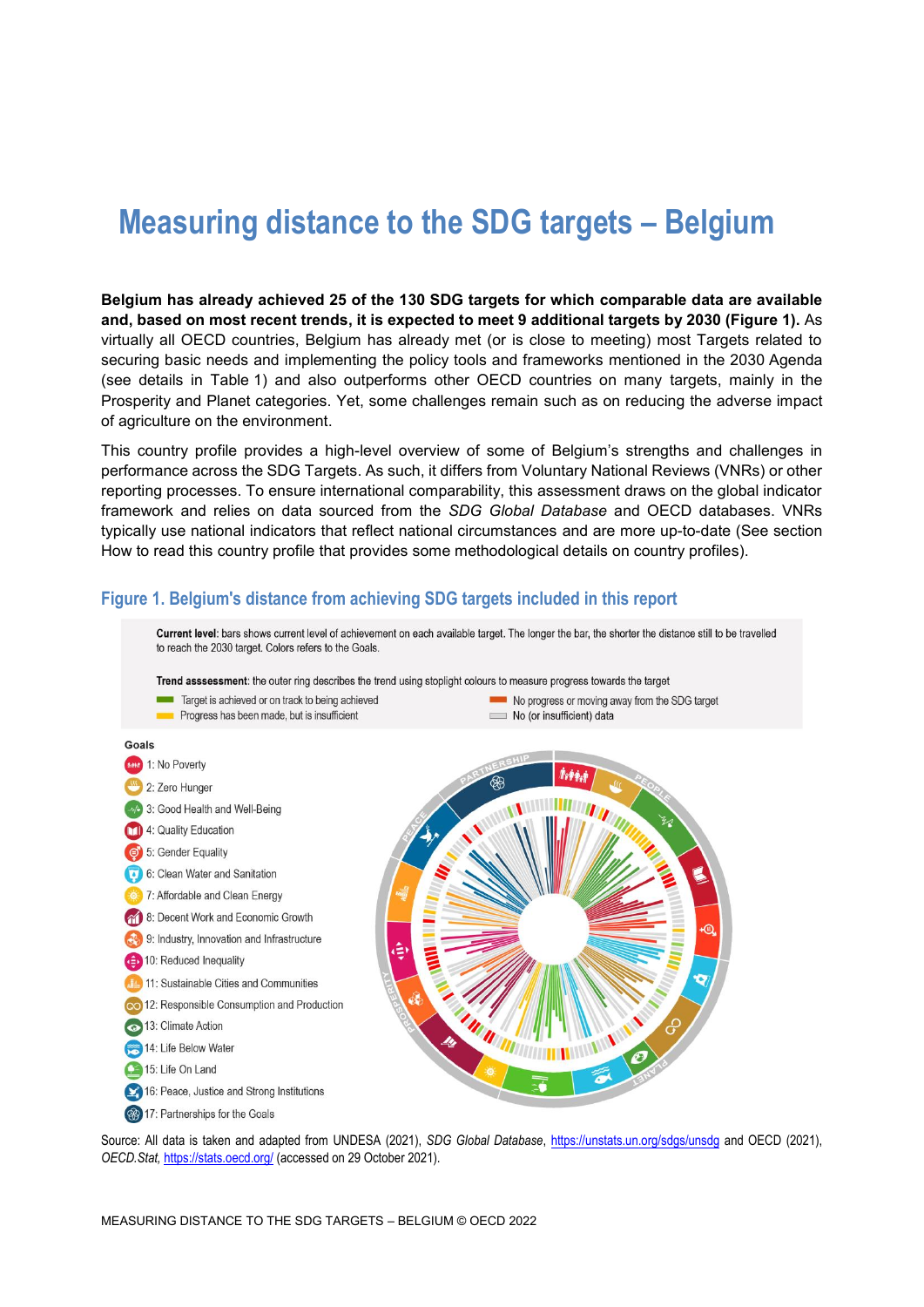### **Main strengths**

**Average material wellbeing is good.** While growth of both GDP and labour productivity has been moderate (Targets 8.1 and 8.2), average hourly earnings are high (USD PPP 22 in 2018) and the unemployment rate is relatively low, at 6% in 2020 (Target 8.5). While Belgium did not make much progress toward poverty reduction (Targets 1.2 and 10.2), the redistributive effect of tax and transfers is among the highest in the OECD (Target 10.4) and the social protection coverage appears to be rather comprehensive (Target 1.3).

**Material productivity is high and municipal waste management is efficient**. More than half of municipal waste is being fed back into economy, making Belgium one of the best performing countries in this field (Targets 11.6 and 12.5). Belgium is one of the few OECD countries to have achieved significant reductions in municipal waste generation despite the economic and population growth over the past decade. Belgium's economy is less resource-intensive than many OECD countries (Targets 8.4 and 12.2). Over the past decade, domestic material consumption has fallen, while GDP has increased, resulting in higher material productivity. In addition, while Belgium remains above the WHO-recommended limit of 10 µg per cubic meter, the mean population exposure to  $PM_{2.5}$  in metropolitan areas had been decreasing over the past two decades (Target 11.6).

**Belgium has almost met the 2020 Aichi targets to protect at least 17% of land area, and far exceeds the 10% target for protection of coastal and marine areas**. In 2020, protected areas covered 16% of Belgium's territory and more than one third of marine areas. Belgium is also close to meeting Target 15.1 on protecting terrestrial ecosystems and largely meets Targets 14.5 on protecting marine ecosystems. In addition, three quarters of terrestrial, freshwater and marine that are considered to be key for biodiversity are protected. The conversation status of major species is generally better than in other OECD countries (Target 15.5).

#### **Main challenges**

**Non-medical determinants of health hamper health outcomes.** In 2018, about one in seven adults in Belgium smoked tobacco every day, down from over one in five ten years before (Target 3.a). Yet, on the front of malnutrition, progress reversed and one in five people is now considered as obese (Target 2.2). The suicide rate is high but decreasing (Target 3.4) and alcohol intakes are similar to the OECD average (Target 3.5). Near universal health care coverage is achieved but access to health services is more difficult for vulnerable groups and health expenditures exceed 10% of total household expenditures for around 10% of the population (Target 3.8).

**Environmental pressures from the agricultural sector remain high.** Nitrogen surpluses per hectare of agricultural land decreased over the past two decades, but they remain among the highest in OECD countries, nearly twice as high as the OECD average (Target 2.4). Belgium is also at a large distance from meeting targets on preserving local breeds (Target 2.5) and marine pollution (Target 14.1). On the latter, Belgium among the OECD countries with the largest distance to target, with high nutrient pollution (measured through high and extreme chlorophyll-a deviations) and large amounts of beach litter.

**There is room for improving skills and reducing inequalities.** While Belgium is ahead of the OECD average on students outcomes (Targets 4.1), one in five student lacks the minimum skills in reading or mathematics, with differences in socio-economic background, gender, location and migrant status explaining a large share of these disparities in education outcomes (Target 4.5). For the adult population, the participation rate in formal and non-formal education and training is slightly below the OECD average, and the same applies to the share of adults with ICT skills (Targets 4.3 and 4.4). When it comes to inclusion, more than one third of the population does not think that Belgium is a good place to live for ethnic and racial minorities (Target 10.3). Relating to inequalities among countries, Belgium is far from meeting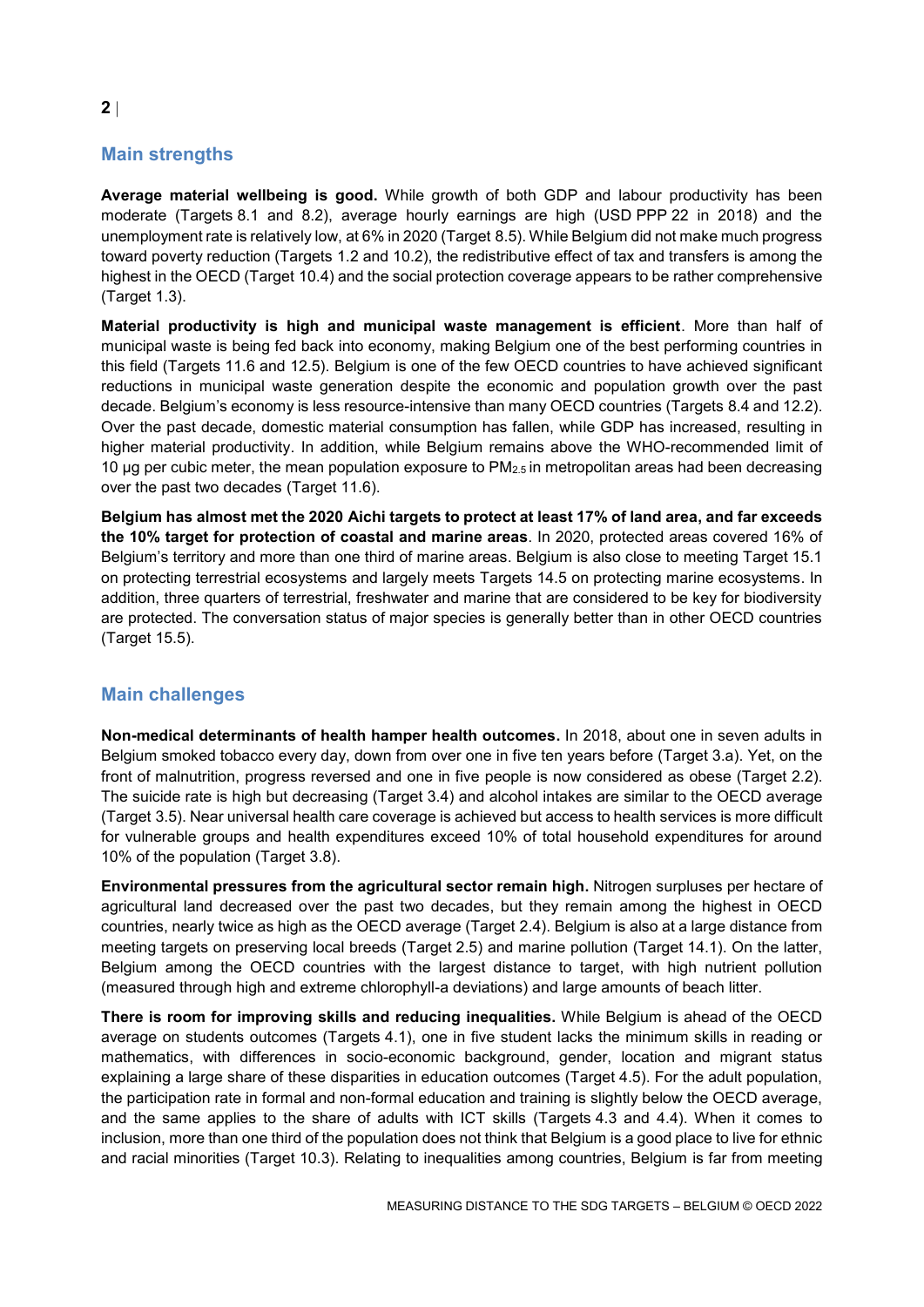Target 10.a on applying duty-free treatment, with 53% of the tariff lines applied to imports from least developed countries being zero-tariff in 2019, as well as for Target 10.c on lowering the cost of migrants' remittances.

#### **Statistical gaps**

**Like in many other OECD countries, data availability remains a challenge when measuring distances to targets** (see the Overview chapter for details). For Belgium, available data on the level of the different indicators allow covering 130 of the 169 targets. As shown in [Figure](#page-2-0) 2 below, indicator coverage is uneven across the 17 goals. While eight goals (within the People, Planet and Prosperity categories) have most of their targets covered (the indicator coverage exceeds 80%), coverage is much lower for Goal 11 on cities, with only 40% of its targets covered. Data gaps are starker when focusing on performance indicators, i.e. excluding those providing contextual information. In this case, coverage exceeds 80% for only Goals 3 on health, 4 on education, and 10 on inequalities. For seven goals, mostly related to the Planet category (Goals 12, 13, 14 and 15) but also to gender equality (Goal 5), cities (11), and partnerships (17), data are lacking to monitor progress over time for more than two in three targets.



#### <span id="page-2-0"></span>**Figure 2. Belgium's share of the 2030 Agenda's targets covered by at least one indicator, by goal**

Note: The figure represents Belgium's share of targets covered by at least one indicator for each SDG. Numbers from 1 to 17 stand for the goals: 1 No poverty, 2 Zero hunger, 3 Good health and well-being, 4 Quality education, 5 Gender equality, 6 Clean water and sanitation, 7 Affordable and clean energy, 8 Decent work and economic growth, 9 Industry, innovation and infrastructure, 10 Reduced inequalities, 11 Sustainable cities and communities, 12 Responsible consumption and production, 13 Climate action, 14 Life below water, 15 Life on land, 16 Peace, justice and strong institutions and 17 Partnerships for the goals. These goals are grouped under five broad themes (the "5Ps"): People, Planet, Prosperity, Peace and Partnership. Beyond data availability, other statistical gaps such as timeliness or granularity also need to be considered. For instance, given the lag in available data, the effects of the pandemic on current distance and trajectories may not be reflected in the estimates.

Source: All data is taken and adapted from UNDESA (2021), *SDG Global Database*,<https://unstats.un.org/sdgs/unsdg> and OECD (2021), *OECD.Stat,* <https://stats.oecd.org/> (accessed on 29 October 2021).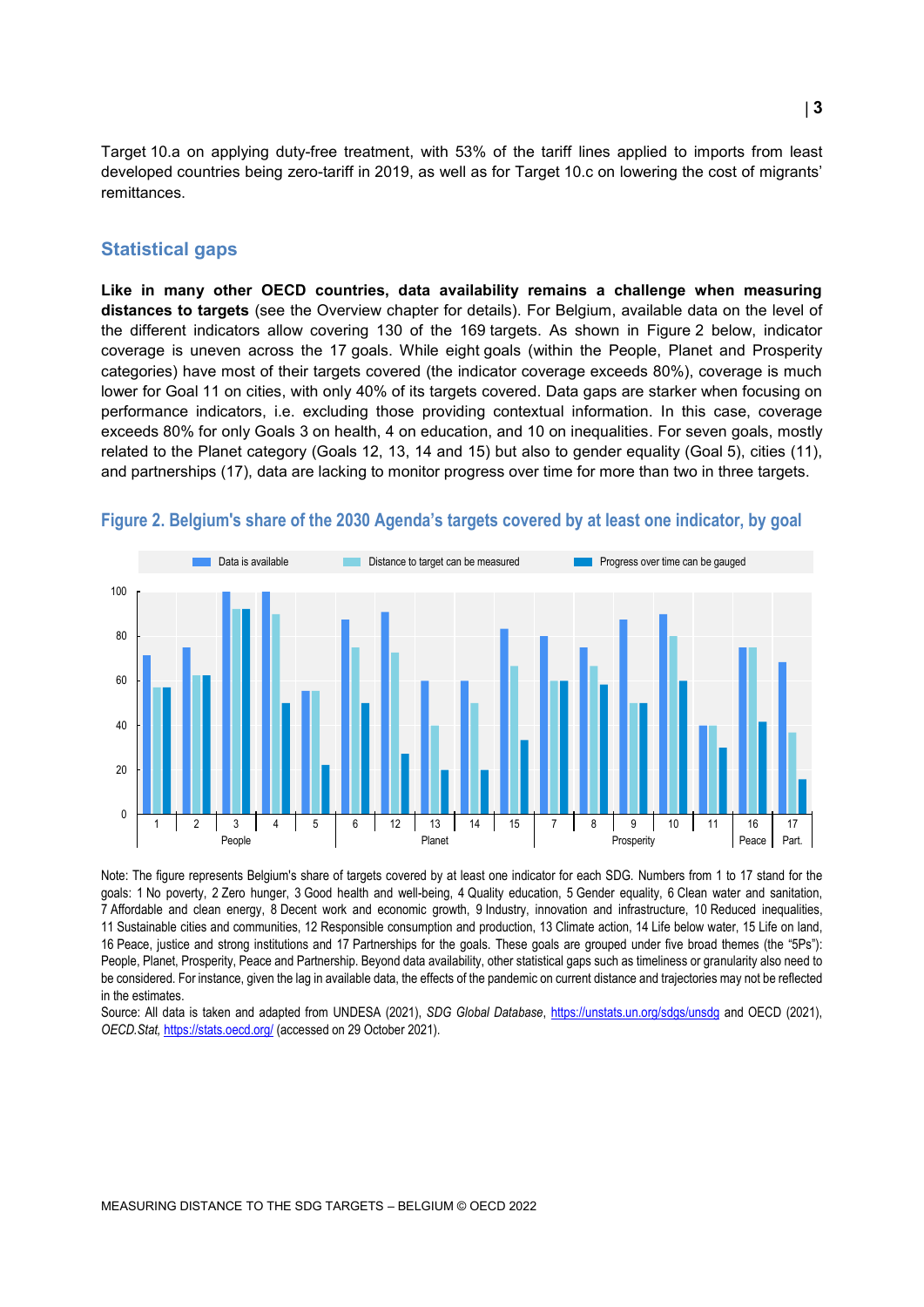### **Detailed information**

While some SDG Targets are, on average, close to being met, performance is very uneven across the 17 Goals of the 2030 Agenda for Sustainable Development. [Table](#page-3-0) 1 presents an overview of Belgium's progress towards targets based on available data for each of the 17 Goals. It shows that distances to Targets and trends over time differ significantly even when considering a specific goal.

| Goal           | Target | Short Label                           | Distance to<br>Target (s.u.) | <b>Trend Assessment</b>                                              | OECD<br>Average<br>distance (s.u.) | <b>OECD Trend</b><br>Assessment                                      |
|----------------|--------|---------------------------------------|------------------------------|----------------------------------------------------------------------|------------------------------------|----------------------------------------------------------------------|
| 1              | 1.1    | Extreme poverty                       | 0.00                         | Target is achieved or on<br>track to being achieved                  | 0.00                               | Target is achieved or on<br>track to being achieved                  |
| $\mathbf{1}$   | 1.2    | Poverty in all its dimensions         | 0.92                         | Progress has been made,<br>but is insufficient to meet<br>the target | 1.41                               | No progress or moving<br>away from the SDG target                    |
| $\mathbf{1}$   | 1.3    | Social protection coverage            | 0.45                         | Target is achieved or on<br>track to being achieved                  | 0.80                               | No progress or moving<br>away from the SDG target                    |
| $\mathbf{1}$   | 1.4    | Access to basic services              | 0.00                         | Target is achieved or on<br>track to being achieved                  | 0.00                               | Target is achieved or on<br>track to being achieved                  |
| $\overline{2}$ | 2.1    | Hunger                                | 0.04                         | Target is achieved or on<br>track to being achieved                  | 0.28                               | No progress or moving<br>away from the SDG target                    |
| $\sqrt{2}$     | 2.2    | Malnutrition                          | 2.36                         | No progress or moving<br>away from the SDG target                    | 2.46                               | No progress or moving<br>away from the SDG target                    |
| $\overline{2}$ | 2.4    | Sustainable production                | 2.75                         | Progress has been made,<br>but is insufficient to meet<br>the target | 1.34                               | No progress or moving<br>away from the SDG target                    |
| $\overline{2}$ | 2.5    | Diversity of seeds and<br>livestocks* | 4.54                         | No progress or moving<br>away from the SDG target                    | 3.59                               | No progress or moving<br>away from the SDG target                    |
| $\overline{2}$ | 2.c    | Food prices anomalies                 | 0.00                         | Target is achieved or on<br>track to being achieved                  | 0.00                               | Target is achieved or on<br>track to being achieved                  |
| 3              | 3.1    | Maternal mortality                    | 0.00                         | Target is achieved or on<br>track to being achieved                  | 0.00                               | Target is achieved or on<br>track to being achieved                  |
| 3              | 3.2    | Death of newborns and<br>children     | 0.00                         | Target is achieved or on<br>track to being achieved                  | 0.00                               | Target is achieved or on<br>track to being achieved                  |
| 3              | 3.3    | Communicable diseases                 | 0.57                         | Progress has been made,<br>but is insufficient to meet<br>the target | 0.56                               | Progress has been made,<br>but is insufficient to meet<br>the target |
| 3              | 3.4    | Premature mortality                   | 1.58                         | Progress has been made,<br>but is insufficient to meet<br>the target | 1.26                               | Progress has been made,<br>but is insufficient to meet<br>the target |
| 3              | 3.5    | Prevention of Substance<br>abuse      | 0.74                         | Progress has been made,<br>but is insufficient to meet<br>the target | 0.63                               | Progress has been made,<br>but is insufficient to meet<br>the target |
| 3              | 3.6    | Road traffic accidents*               | 0.65                         | Progress has been made,<br>but is insufficient to meet<br>the target | 0.78                               | Progress has been made,<br>but is insufficient to meet<br>the target |
| 3              | 3.7    | Access to sexual health-care          | 0.12                         | Progress has been made,<br>but is insufficient to meet<br>the target | 0.58                               | Progress has been made,<br>but is insufficient to meet<br>the target |
| 3              | 3.8    | Health coverage                       | 1.62                         | Progress has been made,<br>but is insufficient to meet<br>the target | 1.79                               | Progress has been made,<br>but is insufficient to meet<br>the target |
| 3              | 3.9    | Deaths and illness from<br>pollution  | 0.49                         | No progress or moving<br>away from the SDG target                    | 0.55                               | No progress or moving<br>away from the SDG target                    |
| $\sqrt{3}$     | 3.a    | Tobacco consumption                   | 2.59                         | Progress has been made,<br>but is insufficient to meet               | 2.65                               | Progress has been made,<br>but is insufficient to meet               |

## <span id="page-3-0"></span>**Table 1. Belgium distances to targets and recent trends**

MEASURING DISTANCE TO THE SDG TARGETS – BELGIUM © OECD 2022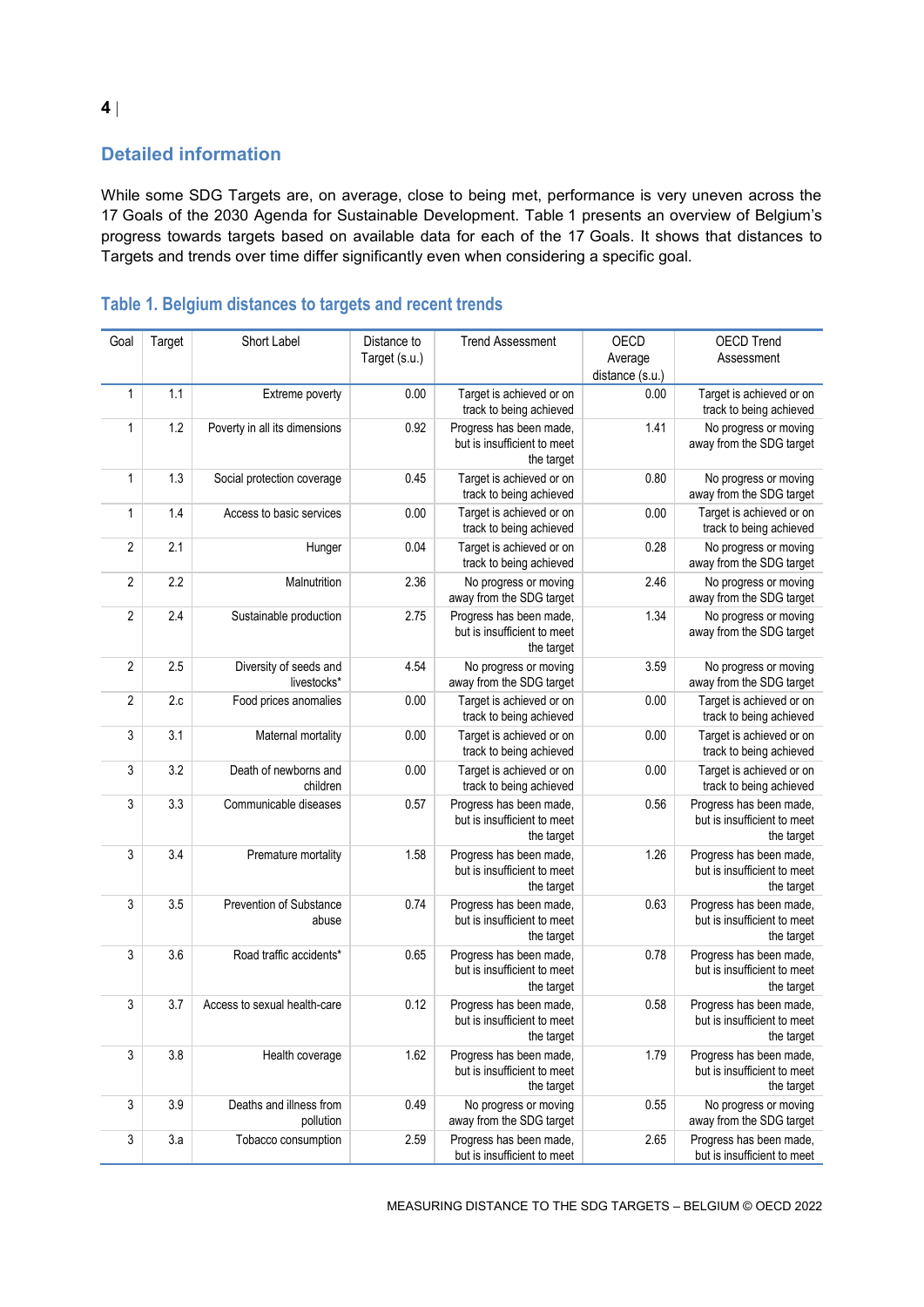| Goal           | Target | Short Label                           | Distance to   | <b>Trend Assessment</b>                                              | OECD            | <b>OECD Trend</b>                                                    |
|----------------|--------|---------------------------------------|---------------|----------------------------------------------------------------------|-----------------|----------------------------------------------------------------------|
|                |        |                                       | Target (s.u.) |                                                                      | Average         | Assessment                                                           |
|                |        |                                       |               |                                                                      | distance (s.u.) |                                                                      |
|                |        |                                       |               | the target                                                           |                 | the target                                                           |
| 3              | 3.b    | Vaccination                           | 0.30          | Target is achieved or on<br>track to being achieved                  | 0.37            | Target is achieved or on<br>track to being achieved                  |
| 3              | 3.d    | Health emergency<br>preparedness      | 1.23          | Progress has been made,<br>but is insufficient to meet<br>the target | 1.19            | Target is achieved or on<br>track to being achieved                  |
| 4              | 4.1    | Primary and secondary<br>education    | 0.99          | No progress or moving<br>away from the SDG target                    | 1.17            | No progress or moving<br>away from the SDG target                    |
| 4              | 4.2    | Pre-primary education                 | 0.00          | Target is achieved or on<br>track to being achieved                  | 0.24            | Target is achieved or on<br>track to being achieved                  |
| 4              | 4.3    | Lifelong learning                     | 1.45          | No progress or moving<br>away from the SDG target                    | 1.25            | No progress or moving<br>away from the SDG target                    |
| 4              | 4.4    | Skills for employment                 | 1.58          | No progress or moving<br>away from the SDG target                    | 1.23            | No progress or moving<br>away from the SDG target                    |
| 4              | 4.5    | Disparities in education              | 1.51          | No progress or moving<br>away from the SDG target                    | 1.49            | No progress or moving<br>away from the SDG target                    |
| 4              | 4.6    | Adults' literacy and numeracy         | 0.94          | n.a.                                                                 | 1.57            | n.a.                                                                 |
| 4              | 4.7    | Skills for sustainable<br>development | 0.74          | n.a.                                                                 | 1.04            | n.a.                                                                 |
| 4              | 4.a    | <b>Education facilities</b>           | 0.00          | n.a.                                                                 | 0.05            | n.a.                                                                 |
| 4              | 4.c    | Qualification of teachers             | 0.67          | n.a.                                                                 | 0.60            | n.a.                                                                 |
| 5              | 5.2    | Violence against women                | 0.75          | n.a.                                                                 | 0.89            | n.a.                                                                 |
| 5              | 5.3    | Harmful practices                     | 0.00          | n.a.                                                                 | 1.37            | n.a.                                                                 |
| 5              | 5.4    | Unpaid care and domestic<br>work      | 0.48          | n.a.                                                                 | 1.79            | n.a.                                                                 |
| 5              | 5.5    | Women's participation                 | 1.43          | Progress has been made,<br>but is insufficient to meet<br>the target | 1.89            | Progress has been made,<br>but is insufficient to meet<br>the target |
| 5              | 5.b    | Women's empowerment                   | 0.36          | Target is achieved or on<br>track to being achieved                  | 0.53            | Target is achieved or on<br>track to being achieved                  |
| 6              | 6.1    | Access to drinking water              | 0.00          | Target is achieved or on<br>track to being achieved                  | 0.15            | Target is achieved or on<br>track to being achieved                  |
| 6              | 6.2    | Waste water treatment                 | 0.22          | Progress has been made,<br>but is insufficient to meet<br>the target | 0.35            | Progress has been made,<br>but is insufficient to meet<br>the target |
| 6              | 6.3    | Water quality                         | 0.10          | Target is achieved or on<br>track to being achieved                  | 0.68            | Target is achieved or on<br>track to being achieved                  |
| 6              | 6.4    | Water-use efficiency                  | 0.95          | Progress has been made,<br>but is insufficient to meet<br>the target | 0.54            | Progress has been made,<br>but is insufficient to meet<br>the target |
| 6              | 6.5    | Water resources<br>management         | 0.51          | n.a.                                                                 | 0.98            | n.a.                                                                 |
| 6              | 6.6    | Water-related ecosystems*             | 0.91          | n.a.                                                                 | 2.18            | n.a.                                                                 |
| $\overline{7}$ | 7.1    | Access to energy                      | 0.00          | Target is achieved or on<br>track to being achieved                  | 0.00            | Target is achieved or on<br>track to being achieved                  |
| 7              | 7.2    | Clean energy                          | 1.43          | Progress has been made,<br>but is insufficient to meet<br>the target | 0.62            | Progress has been made,<br>but is insufficient to meet<br>the target |
| 7              | 7.3    | Energy efficiency                     | 1.04          | Progress has been made,<br>but is insufficient to meet<br>the target | 0.98            | Progress has been made,<br>but is insufficient to meet<br>the target |
| 8              | 8.1    | GDP growth                            | 2.42          | No progress or moving<br>away from the SDG target                    | 1.89            | No progress or moving<br>away from the SDG target                    |
| 8              | 8.2    | Productivity                          | 2.43          | No progress or moving<br>away from the SDG target                    | 1.77            | No progress or moving<br>away from the SDG target                    |
| 8              | 8.4    | Material footprint                    | 0.16          | Target is achieved or on                                             | 0.82            | Progress has been made,                                              |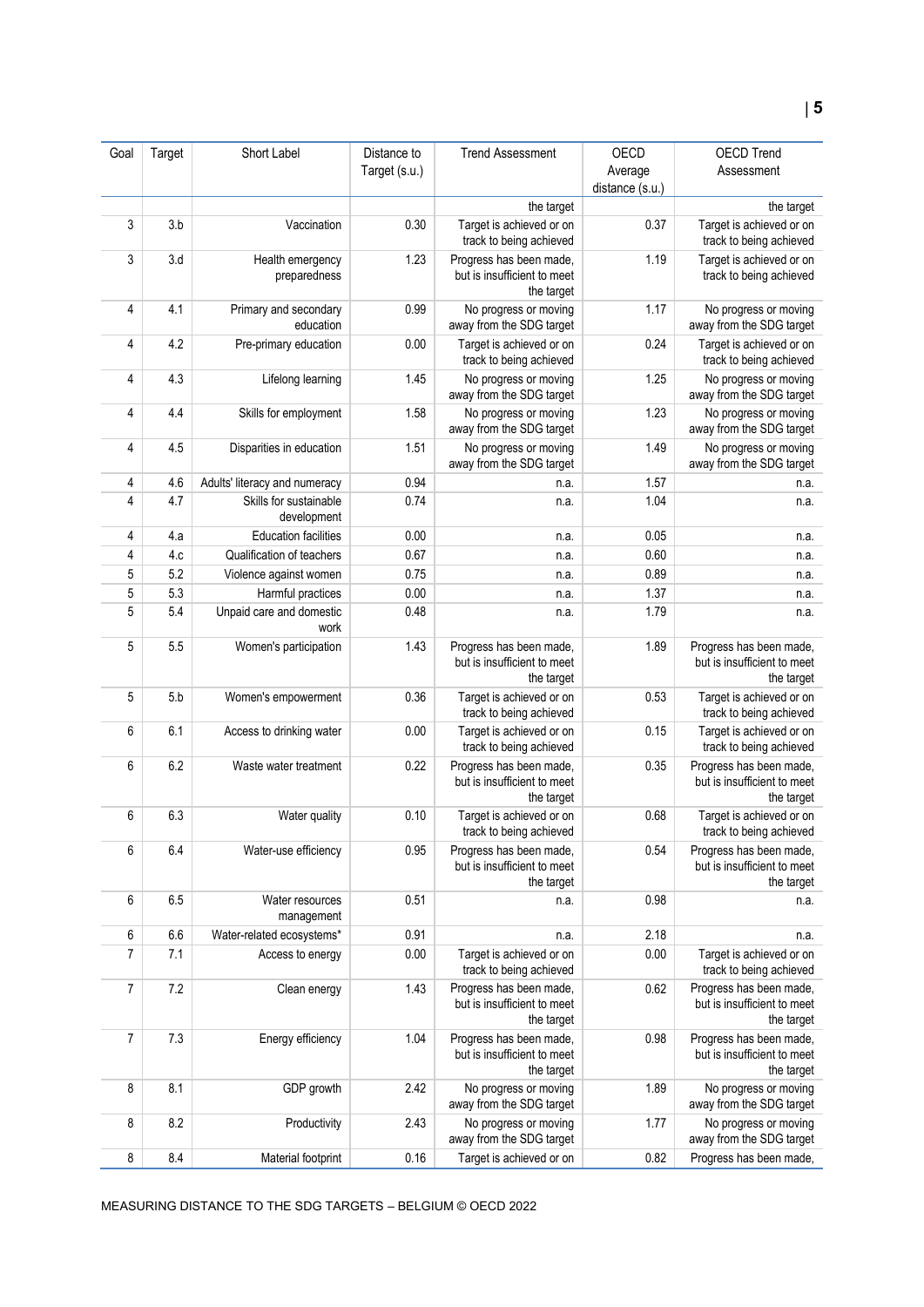| Goal | Target | Short Label                           | Distance to   | <b>Trend Assessment</b>                                              | OECD            | <b>OECD Trend</b>                                                    |
|------|--------|---------------------------------------|---------------|----------------------------------------------------------------------|-----------------|----------------------------------------------------------------------|
|      |        |                                       | Target (s.u.) |                                                                      | Average         | Assessment                                                           |
|      |        |                                       |               |                                                                      | distance (s.u.) |                                                                      |
|      |        |                                       |               | track to being achieved                                              |                 | but is insufficient to meet<br>the target                            |
| 8    | 8.5    | Employment                            | 0.49          | No progress or moving<br>away from the SDG target                    | 0.97            | No progress or moving<br>away from the SDG target                    |
| 8    | 8.6    | <b>NEET</b>                           | 1.48          | No progress or moving<br>away from the SDG target                    | 1.69            | No progress or moving<br>away from the SDG target                    |
| 8    | 8.8    | Labour rights                         | 0.32          | No progress or moving<br>away from the SDG target                    | 0.80            | Progress has been made,<br>but is insufficient to meet<br>the target |
| 8    | 8.10   | <b>Financial institutions</b>         | 0.00          | Target is achieved or on<br>track to being achieved                  | 0.45            | Target is achieved or on<br>track to being achieved                  |
| 8    | 8.b    | Strategy for youth<br>employment      | 0.00          | n.a.                                                                 | 0.45            | n.a.                                                                 |
| 9    | 9.2    | Sustainable industry                  | 1.31          | No progress or moving<br>away from the SDG target                    | 0.95            | No progress or moving<br>away from the SDG target                    |
| 9    | 9.4    | Environmental impact                  | 1.28          | Progress has been made,<br>but is insufficient to meet<br>the target | 0.87            | Progress has been made,<br>but is insufficient to meet<br>the target |
| 9    | 9.5    | Research and development              | 0.35          | Target is achieved or on<br>track to being achieved                  | 1.06            | Progress has been made,<br>but is insufficient to meet<br>the target |
| 9    | 9.c    | ICT                                   | 0.00          | Target is achieved or on<br>track to being achieved                  | 0.36            | Progress has been made,<br>but is insufficient to meet<br>the target |
| 10   | 10.1   | Income distribution                   | 1.48          | No progress or moving<br>away from the SDG target                    | 1.23            | No progress or moving<br>away from the SDG target                    |
| 10   | 10.2   | Social inclusion                      | 0.88          | No progress or moving<br>away from the SDG target                    | 1.54            | No progress or moving<br>away from the SDG target                    |
| 10   | 10.3   | Inequalities of outcome               | 1.91          | No progress or moving<br>away from the SDG target                    | 1.27            | Progress has been made,<br>but is insufficient to meet<br>the target |
| 10   | 10.4   | Redistribution                        | 0.07          | No progress or moving<br>away from the SDG target                    | 1.12            | No progress or moving<br>away from the SDG target                    |
| 10   | 10.5   | Financial markets                     | 1.15          | No progress or moving<br>away from the SDG target                    | 0.90            | No progress or moving<br>away from the SDG target                    |
| 10   | 10.7   | Migration                             | 0.00          | n.a.                                                                 | 0.69            | n.a.                                                                 |
| 10   | 10.a   | Tariff-lines                          | 1.61          | Progress has been made,<br>but is insufficient to meet<br>the target | 0.93            | Progress has been made,<br>but is insufficient to meet<br>the target |
| 10   | 10.c   | Remittances                           | 2.38          | n.a.                                                                 | 2.21            | n.a.                                                                 |
| 11   | 11.1   | Housing                               | 0.30          | No progress or moving<br>away from the SDG target                    | 0.80            | No progress or moving<br>away from the SDG target                    |
| 11   | 11.3   | Urbanization                          | 0.81          | Progress has been made,<br>but is insufficient to meet<br>the target | 1.19            | Progress has been made,<br>but is insufficient to meet<br>the target |
| 11   | 11.6   | Environmental impact of<br>cities     | 0.20          | Progress has been made,<br>but is insufficient to meet<br>the target | 0.49            | Progress has been made,<br>but is insufficient to meet<br>the target |
| 11   | 11.a   | Urban policies                        | 0.00          | n.a.                                                                 | 0.23            | n.a.                                                                 |
| 12   | 12.1   | Sustainable cons. and prod.           | 0.00          | n.a.                                                                 | 0.00            | n.a.                                                                 |
| 12   | 12.2   | Efficient use of natural<br>resources | 0.39          | Target is achieved or on<br>track to being achieved                  | 0.87            | Progress has been made,<br>but is insufficient to meet<br>the target |
| 12   | 12.3   | Food waste                            | 0.59          | n.a.                                                                 | 1.36            | n.a.                                                                 |
| 12   | 12.4   | Chemical and hazardous<br>waste*      | 1.05          | n.a.                                                                 | 1.02            | n.a.                                                                 |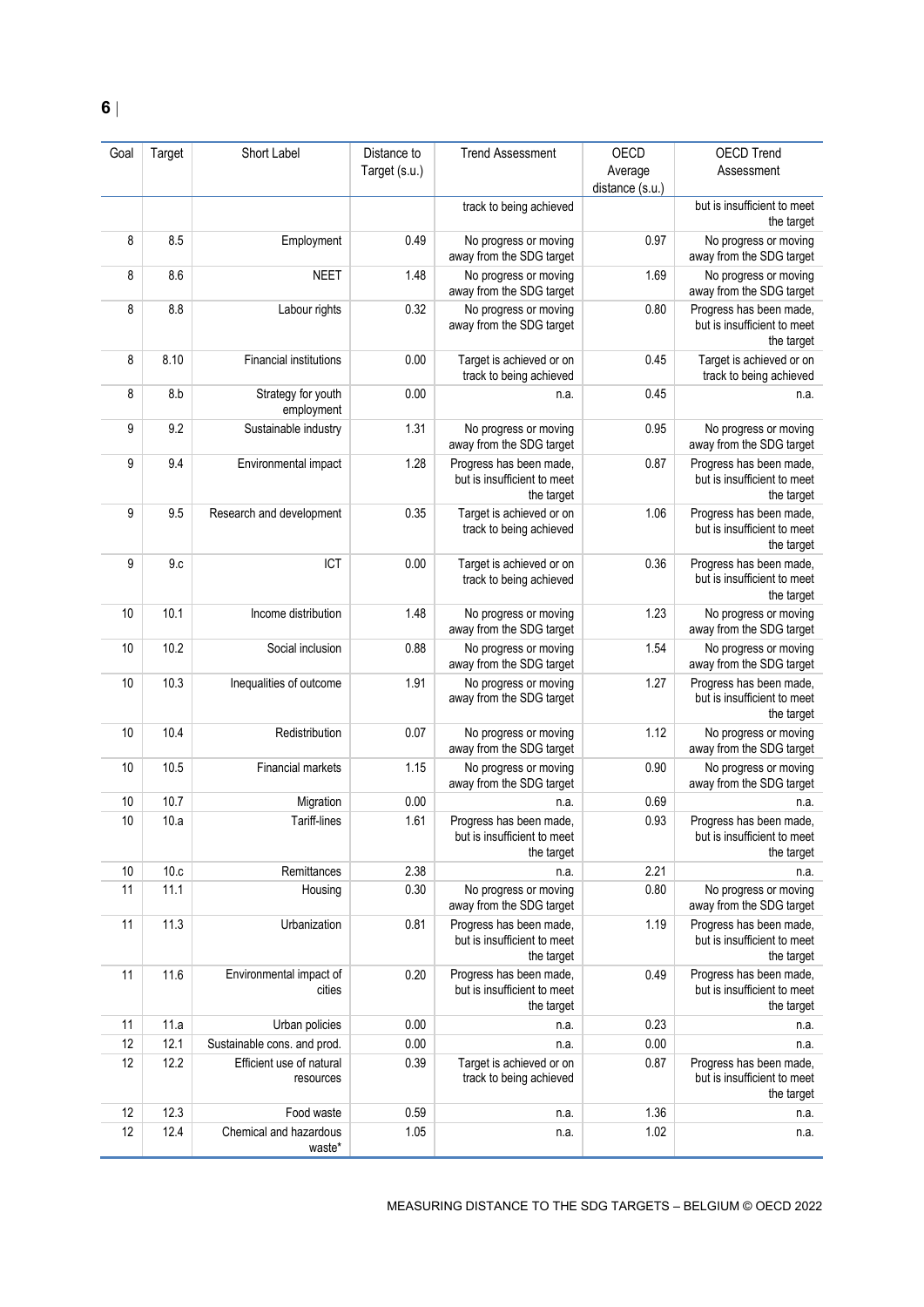#### Goal Target Short Label Distance to Target (s.u.) Trend Assessment OECD Average distance (s.u.) OECD Trend Assessment 12 12.5 Waste generation 0.00 Target is achieved or on track to being achieved 0.66 Progress has been made, but is insufficient to meet the target 12 12.7 Public procurement practices 0.00 n.a. n.a. 0.00 n.a. 12 12.8 Education for sustainability 0.74 n.a. n.a. 1.04 n.a. 12 12.b Tourism sustainability 2.38 No progress or moving away from the SDG target 1.87 No progress or moving away from the SDG target 13 13.2 Greenhouse gas emissions 1.04 Progress has been made but is insufficient to meet the target 1.15 Progress has been made, but is insufficient to meet the target 13 13.3 Education for sustainability 0.74 n.a. n.a. 1.04 n.a. 14 14.1 Marine pollution\*\* 3.85 No progress or moving away from the SDG target 1.84 Progress has been made, but is insufficient to meet the target 14 14.4 Overfishing and IUU fishing\* 1.87 1.87 n.a. 1.78 n.a. 14 14.5 Protected marine areas\* 0.00 Target is achieved or on track to being achieved 0.38 Progress has been made, but is insufficient to meet the target 14 14.6 Harmful subsidies to fisheries\* 0.00 n.a. 0.36 n.a. 14 14.b Small-scale fisheries 1.80 n.a. 1.64 n.a. 15 15.1 Ecosystem protection\* 0.38 Progress has been made, but is insufficient to meet the target 0.74 Progress has been made. but is insufficient to meet the target 15 15.2 Sustainable use of forest\* 0.81 No progress or moving away from the SDG target 0.60 Target is achieved or on track to being achieved 15.3 Desertification 1.00 n.a. 1.04 1.04 n.a. 15 15.4 Mountain ecosystems 1.27 Progress has been made but is insufficient to meet the target 0.73 Progress has been made. but is insufficient to meet the target 15 15.5 Threatened species\* 0.17 Progress has been made, but is insufficient to meet the target 1.20 No progress or moving away from the SDG target 15 15.6 Benefits from genetic resources 0.61 n.a. 0.78 n.a. 15 15.8 Invasive alien species\* 0.00 n.a. 0.30 n.a. 0.30 n.a. 15 15.9 National and local planning\* 0.32 n.a. n.a. 0.54 n.a. n.a. 16 16.1 Violence and related deaths 0.97 No progress or moving away from the SDG target 0.66 Progress has been made. but is insufficient to meet the target 16 16.2 Violence against children 1 0.43 No progress or moving away from the SDG target 0.65 No progress or moving away from the SDG target 16 16.3 Rule of law 2.27 No progress or moving away from the SDG target 2.33 No progress or moving away from the SDG target 16 16.5 Corruption and bribery 0.28 n.a. 0.17 n.a. 16 16.6 Accountable institutions 2.14 Progress has been made, but is insufficient to meet the target 2.26 Progress has been made, but is insufficient to meet the target 16 16.7 Inclusive decision-making 1.18 n.a. 1.85 n.a. 1.85 n.a. 16 16.9 Legal identity for all 0.00 n.a. 0.00 n.a. 16 16.10 Access to information 0.00 n.a. 0.00 n.a. 16 16.a National institutions 0.77 No progress or moving away from the SDG target 0.54 Target is achieved or on track to being achieved 17 17.2 Official Development **Assistance** 0.70 No progress or moving away from the SDG target 0.94 Progress has been made, but is insufficient to meet the target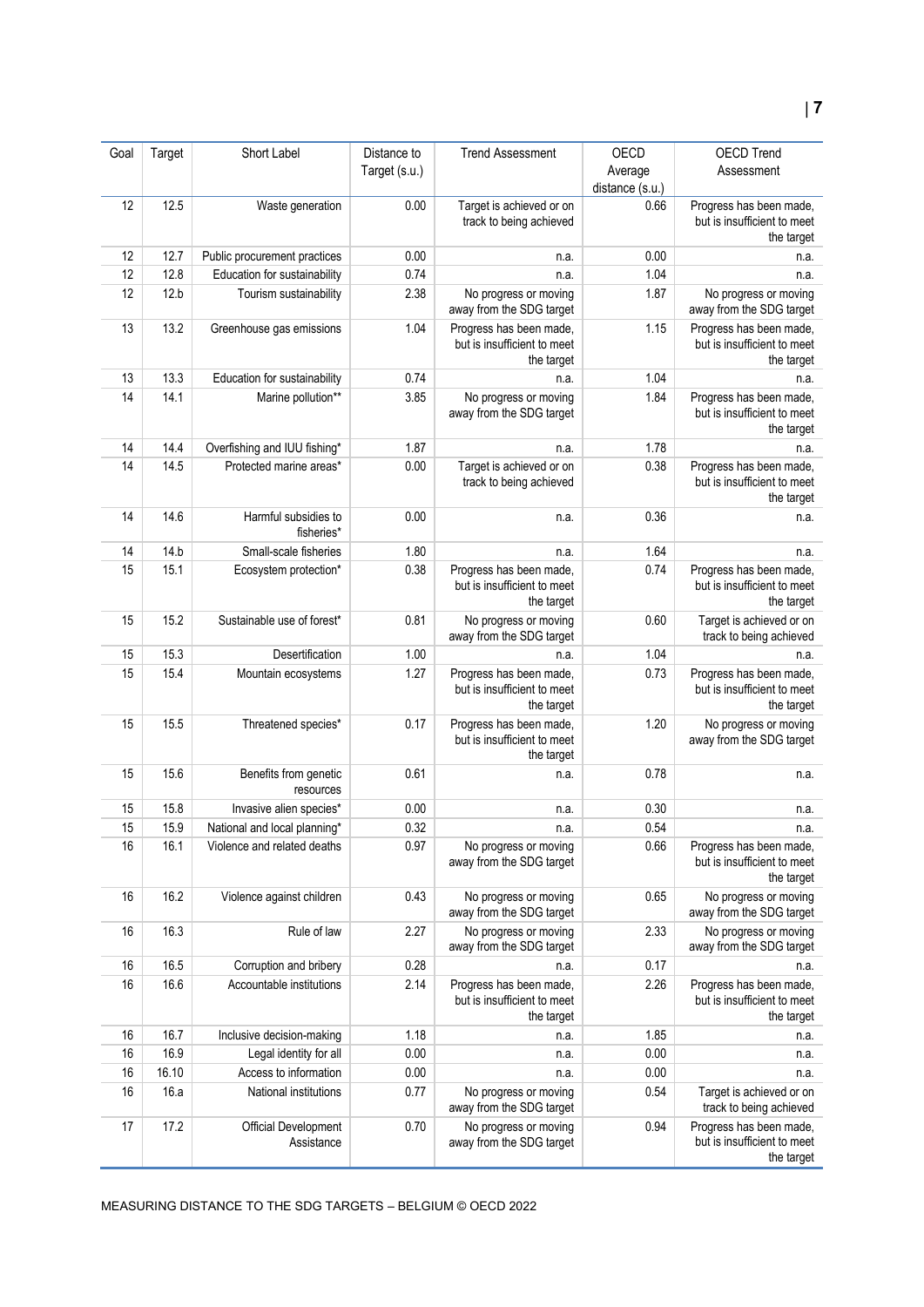| Goal | Target | Short Label                                                             | Distance to<br>Target (s.u.) | <b>Trend Assessment</b>                             | OECD<br>Average<br>distance (s.u.) | <b>OECD Trend</b><br>Assessment                     |
|------|--------|-------------------------------------------------------------------------|------------------------------|-----------------------------------------------------|------------------------------------|-----------------------------------------------------|
| 17   | 17.10  | Multilateral trading system                                             | 0.01                         | Target is achieved or on<br>track to being achieved | 0.45                               | Target is achieved or on<br>track to being achieved |
| 17   | 17.12  | Market access for least<br>developed countries                          | 0.26                         | No progress or moving<br>away from the SDG target   | 0.72                               | No progress or moving<br>away from the SDG target   |
| 17   | 17.15  | National leadership to<br>implement policies for<br>poverty eradication | 3.66                         | n.a.                                                | 2.32                               | n.a.                                                |
| 17   | 17.16  | Global Partnership for<br>Sustainable Development                       | 1.98                         | n.a.                                                | 0.89                               | n.a.                                                |
| 17   | 17.18  | Statistical capacity                                                    | 0.00                         | n.a.                                                | 0.09                               | n.a.                                                |
| 17   | 17.19  | Statistical capacity-building                                           | 0.00                         | n.a.                                                | 0.11                               | n.a.                                                |

Note: \* refers to targets with a 2020 deadline. \*\* refers to targets with a 2025 deadline. The OECD average is measured as the simple average across OECD countries with available data.

Source: All data is taken and adapted from UNDESA (2021), *SDG Global Database*,<https://unstats.un.org/sdgs/unsdg> and OECD (2021), *OECD.Stat,* <https://stats.oecd.org/> (accessed on 29 October 2021).

#### <span id="page-7-0"></span>**How to read this country profile**

The OECD report *The Short and Winding Road to 2030: Measuring Distance to the SDG Targets* evaluates the distance that OECD countries need to travel to meet SDG targets for which data are currently available. It also looks at whether countries have been moving towards or away from these targets, and how likely they are to meet their commitments by 2030, based on an analysis of recent trends and the observed volatility in the different indicators.

As most authors and international organisations, this report adopts a rather simple geometric growth model for assessing the direction and pace of recent changes in the context of the SDGs. Yet, instead of making direct estimates of the value of the indicator by 2030, it models the likelihood of achieving a specific level using Monte Carlo simulations.

While the report provides an overview of where OECD countries, taken as a whole, currently stand, country profiles provide details of the performance and data availability of individual OECD countries.

#### *How to read the OECD SDG Wheel?*

Progress on SDGs requires a granular understanding of countries' strengths and weaknesses based on the consideration of the 169 targets of the 2030 Agenda. [Figure](#page-0-0) 1 shows both **current achievements** (in the inner circle; the longer the bar, the smaller the distance remaining to be travelled) **as well as whether OECD countries are on track** (or are at least making progress) to meet their commitments by 2030 (in the outer circle).

The length of each bar shows current level of achievement on each target. As detailed in the Methodological Annex, countries' distance to target is measured as the "standardised difference" between a country's current position and the target end-value. For each indicator, the standardised measurement unit (s.u.) is the standard deviation observed among OECD countries in the reference year (i.e. the year closest to 2015). Therefore, the longer the bar, the shorter the distance still to be travelled to reach the target by 2030. The colours of the bars applied to the various targets refer to the goals they pertain to.

The outer ring shows how OECD countries are performing over time and how likely they are to meet the different targets by 2030 based on the observed trends of the various indicators. It uses stoplight colours to classify the progress towards the target: